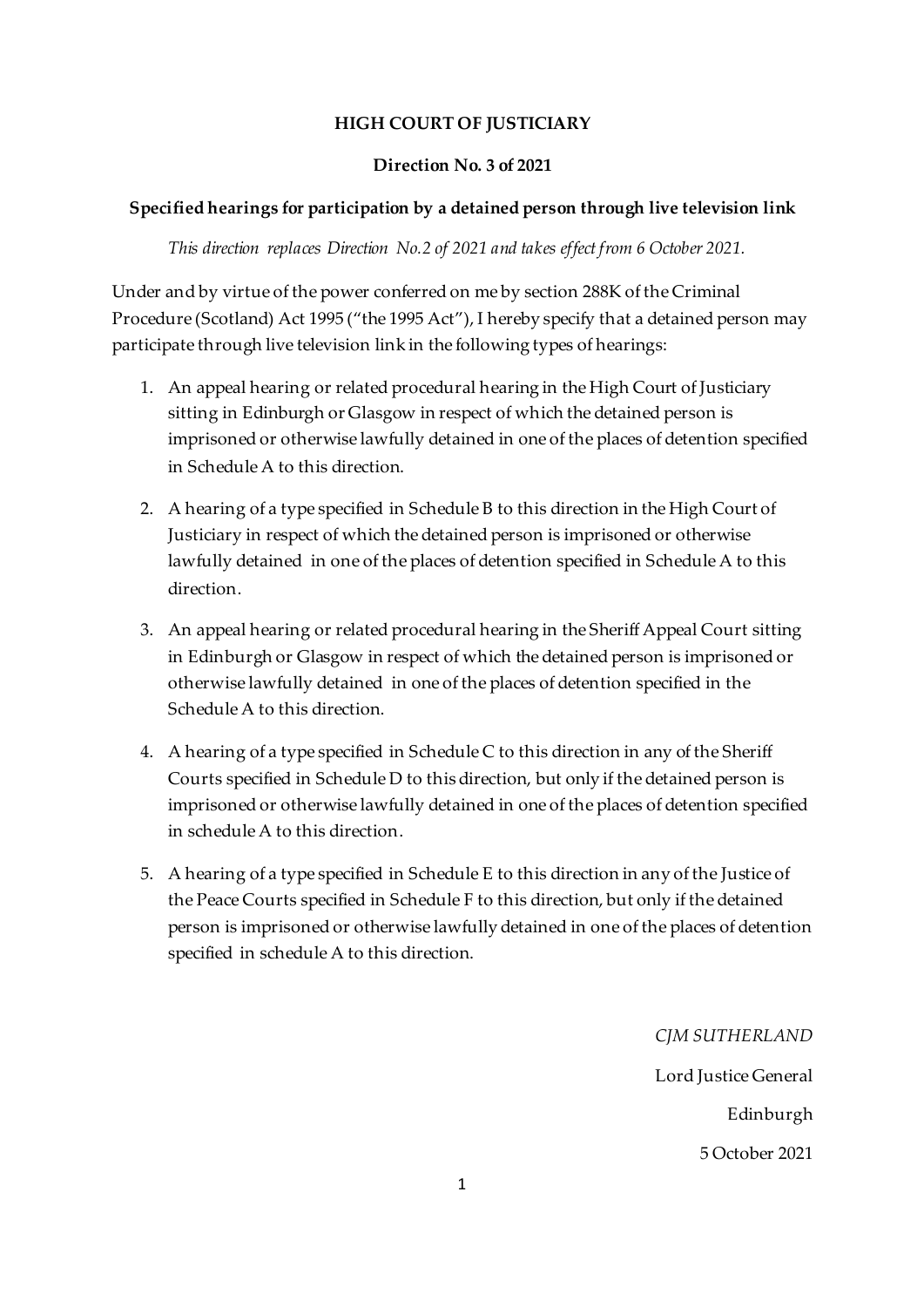#### **SCHEDULE A**

- HMP Addiewell
- HMP Barlinnie
- HMP Cornton Vale
- HMP Dumfries
- HMP Edinburgh
- HMP Glenochil
- HMP Greenock
- HMP Grampian
- HMP Inverness
- HMP Kilmarnock
- HMP Low Moss
- HMP Perth
- HMP Polmont
- HMP Shotts
- Police Scotland Custody Centre, 52 Great North Road, Aberdeen
- Police Scotland Custody Centre, 50 Montrose Street, Clydebank
- Police Scotland Custody Centre, Whittington Street, Coatbridge
- Police Scotland Custody Centre, Newbattle Road, Dalkeith
- Police Scotland Custody Centre, Loreburn Street, Dumfries
- Police Scotland Custody Centre ,West Bell Street, Dundee
- Police Scotland Custody Centre , 2 Holyrood Road, Dunfermline
- Police Scotland Custody Centre, 14 St. Leonard's Street, Edinburgh
- Police Scotland Custody Centre, 31/33 Moray Street, Elgin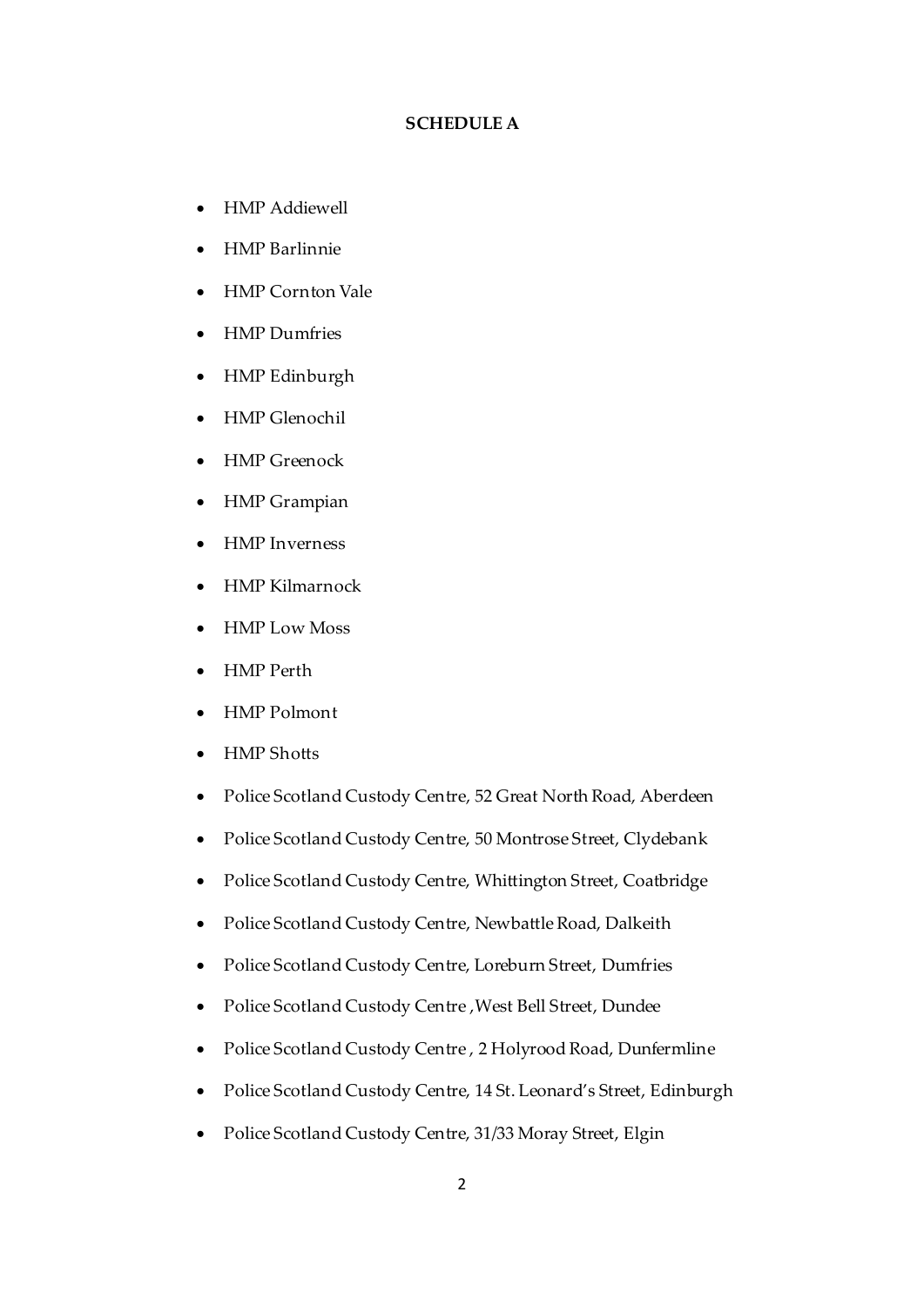- Police Scotland Custody Centre, West Bridge Street, Falkirk
- Police Scotland Custody Centre, Finlayson Street, Fraserburgh
- Police Scotland Custody Centre, 744 Aitkenhead Road, Glasgow
- Police Scotland Custody Centre, 923 Helen Street, Glasgow
- Police Scotland Custody Centre, 851 London Road, Glasgow
- Police Scotland Custody Centre, 50 Stewart Street, Glasgow
- Police Scotland Custody Centre ,160 Rue End Street, Greenock
- Police Scotland Custody Centre, Wilton Hill, Hawick
- Police Scotland Custody Centre, Burnett Road, Inverness
- Police Scotland Custody Centre, 10 St Marnock Street, Kilmarnock
- Police Scotland Custody Centre, St. Brycedale, Kirkcaldy
- Police Scotland Custody Centre , West Lothian Civic Centre, Howden South Road, Livingston
- Police Scotland Custody Centre, 217 Windmillhill Street, Motherwell
- Police Scotland Custody Centre, Glencairn Street, Saltcoats
- Police Scotland Custody Centre, Port Rodie, Stranraer
- St Mary's Kenmure Secure Care Unit, Bishopbriggs
- Good Shepherd Secure Care Unit, Bishopton
- Edinburgh Secure Services ( Howdenhall) Secure Care Unit, Edinburgh
- Rossie Young People's Trust Secure Care Unit, Montrose
- Kibble Safe Centre Secure Care Unit, Paisley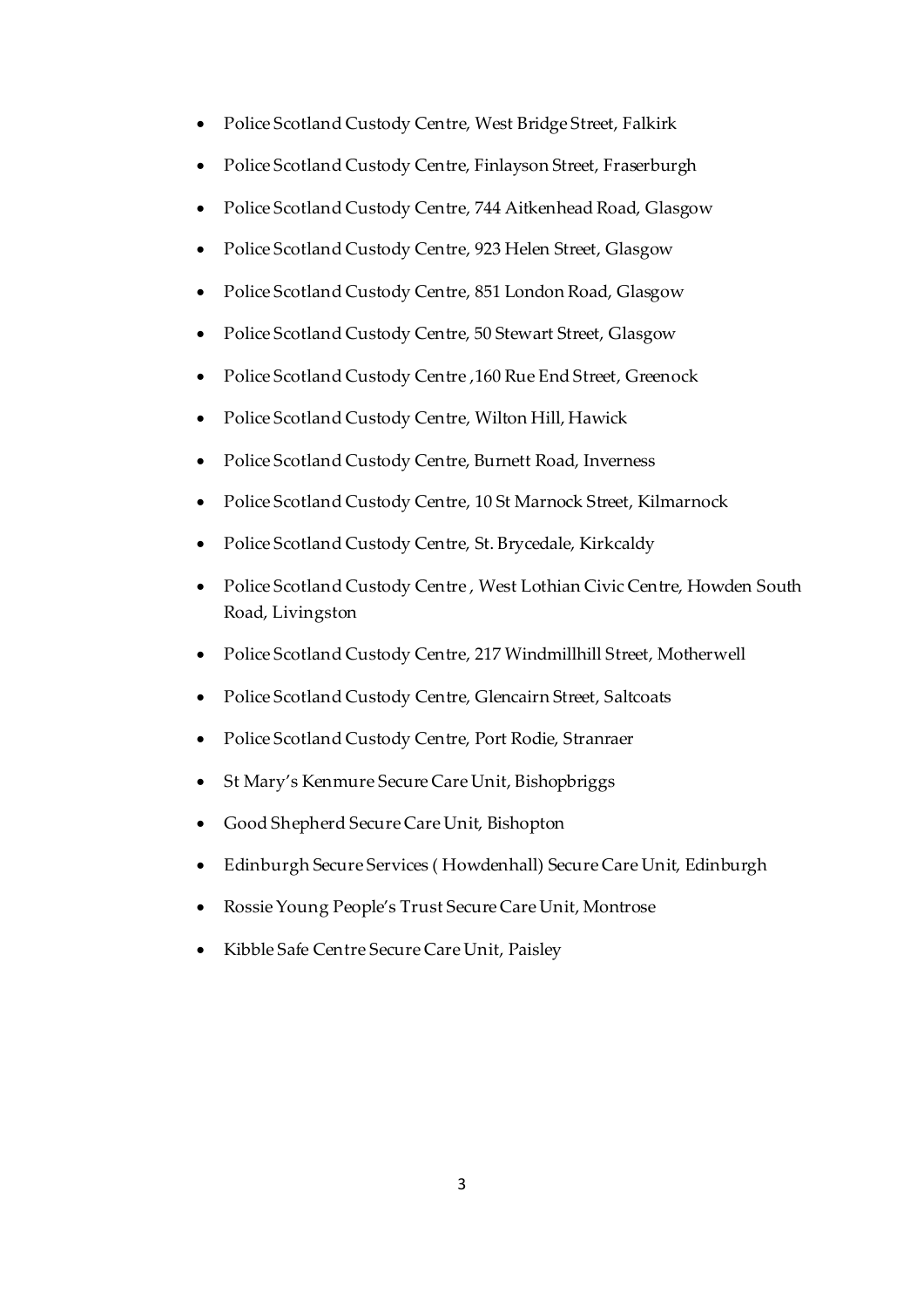## **SCHEDULE B**

- An appearance following execution of a warrant to apprehend.
- An application for bail review under section 30 or section 31 of the 1995 Act
- An application for an extension of time under section 65 of the 1995 Act.
- A preliminary hearing under section 72 and section 72A of the 1995 Act
- A hearing under section 75A (adjournment and alteration of diets) of the 1995 Act.
- A hearing under section 75C (re-fixing diets: non-suitable days) of the 1995 Act.
- A hearing under section 76 (procedure where accused desires to plead guilty) of the 1995 Act.
- An appearance under section 102A (failure of accused to appear) of the 1995 Act.
- Any hearing to which reference is made in Part XI (Sentencing) of the 1995 Act.
- A hearing under section 300A (Power of court to excuse procedural irregularities)
- A hearing in respect of a confiscation order under Part 3 of the Proceeds of Crime Act 2002.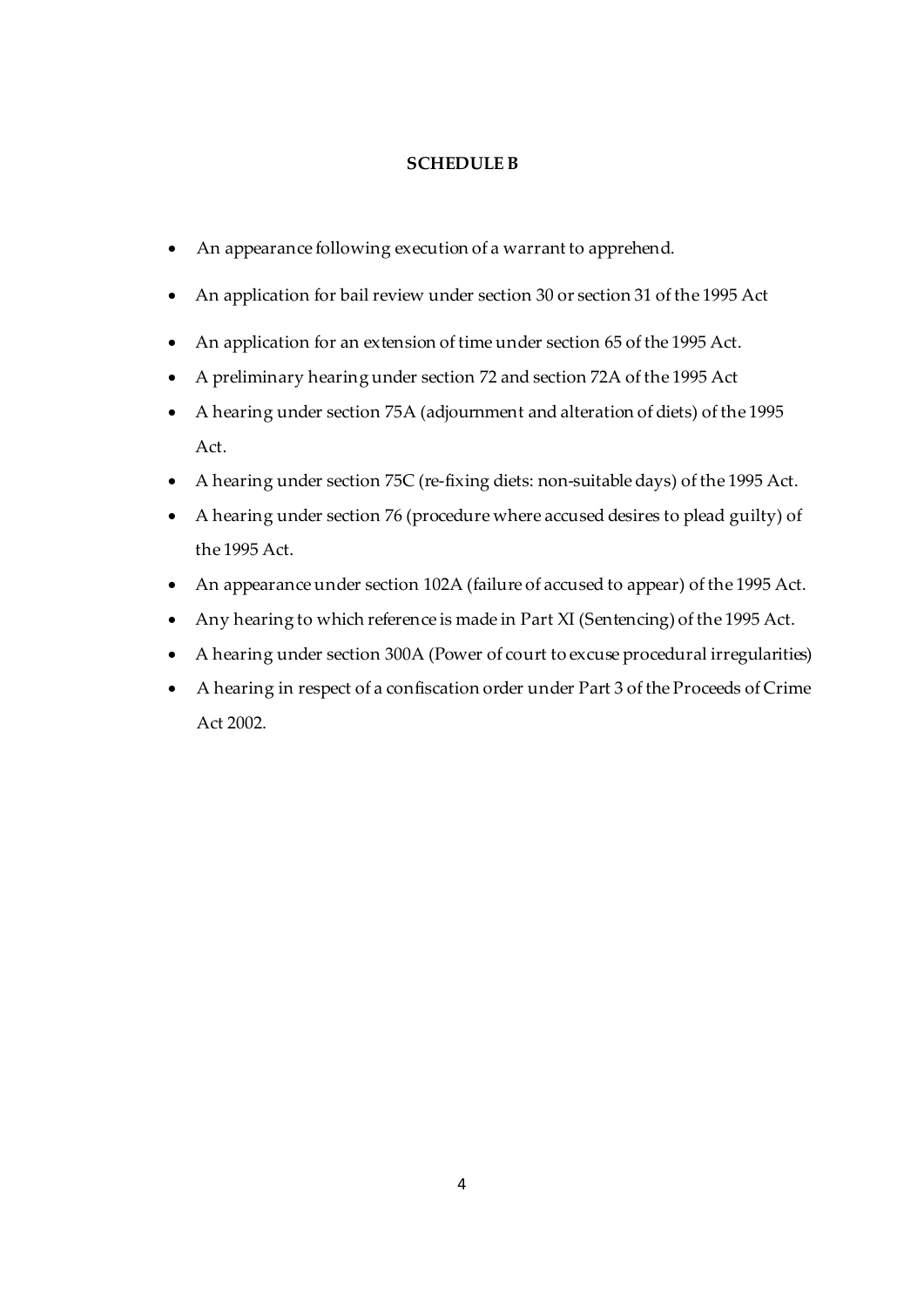#### **SCHEDULE C**

- A first appearance from custody.
- An appearance following execution of a warrant to apprehend.
- A full committal.
- An application for bail review under section 30 or section 31 of the 1995 Act
- An application for an extension of time under section 65 of the 1995 Act.
- A first diet under section 71 of the 1995 Act.
- A hearing under section 75A (adjournment and alteration of diets) of the 1995 Act.
- A hearing under section 75C (re-fixing diets: non-suitable days) of the 1995 Act.
- A hearing under section 76 (procedure where accused desires to plead guilty) of the 1995 Act.
- An appearance under section 102A (failure of accused to appear) of the 1995 Act.
- A hearing under section 134 ( incidental applications) of the 1995 Act
- A hearing under section 137 (alteration of diets) of the 1995 Act.
- A hearing under section 137ZB (refixing diets: non-suitable days) of the 1995 Act
- A calling of a case under section 144 (procedure at first diet) of the 1995 Act.
- A calling of a case under section 145 (adjournment for inquiry at first calling) of the 1995 Act.
- An application for an extension of time under section 147 of the 1995 Act.
- An intermediate diet under section 148 of the 1995 Act.
- An interim diet under section 148A (interim diet required in certain sexual of domestic abuse cases) of the 1995 Act
- Any hearing to which reference is made in Part XI (Sentencing) of the 1995 Act.
- A hearing under section 300A (Power of court to excuse procedural irregularities)
- A hearing in respect of a confiscation order under Part 3 of the Proceeds of Crime Act 2002.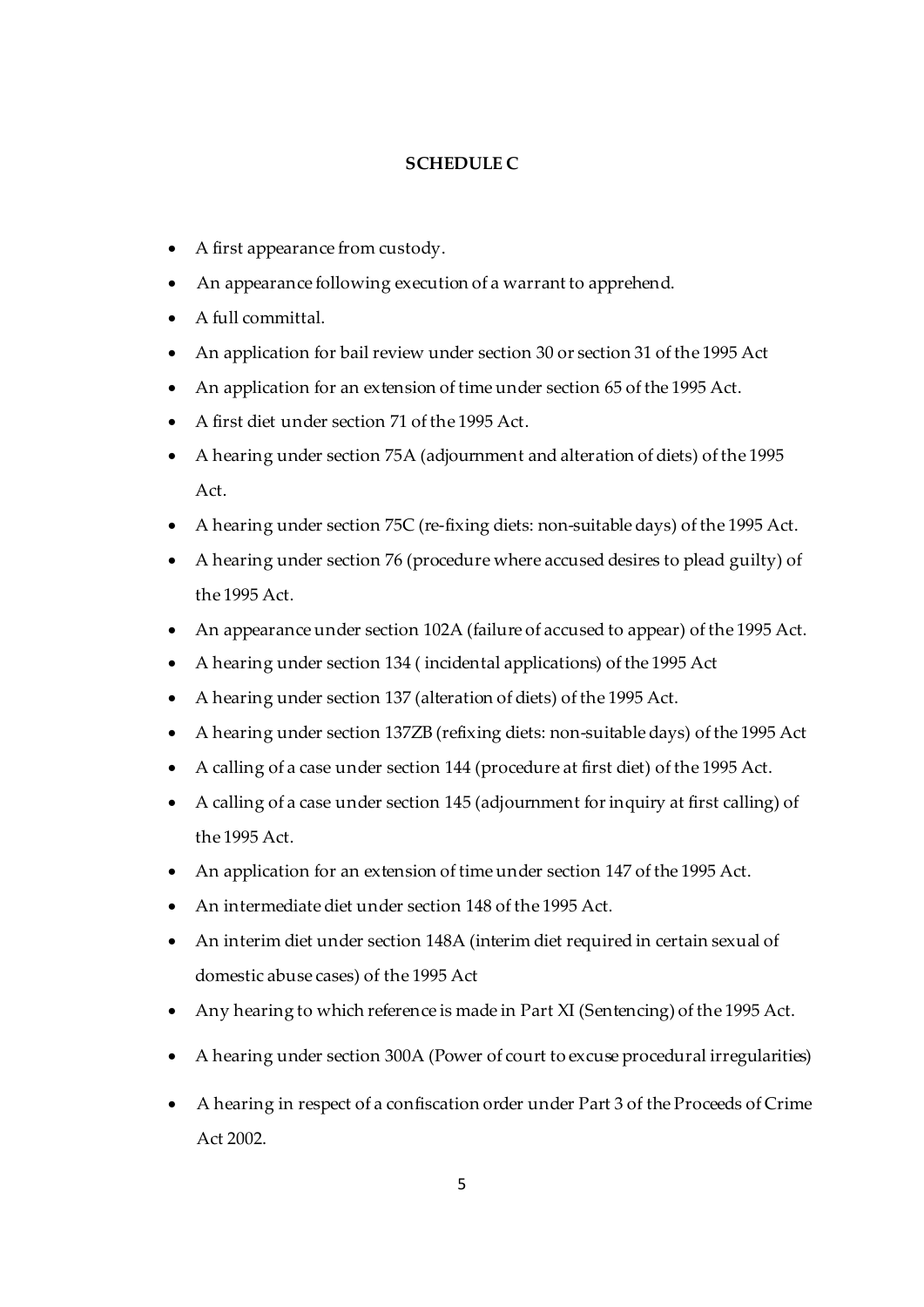#### **SCHEDULE D**

- Aberdeen Sheriff Court
- Airdrie Sheriff Court
- Alloa Sheriff Court
- Ayr Sheriff Court
- Banff Sheriff Court
- Campbelltown Sheriff Court
- Dumbarton Sheriff Court
- Dumfries Sheriff Court
- Dunfermline Sheriff Court
- Dundee Sheriff Court
- Dunoon Sheriff Court
- Edinburgh Sheriff Court
- Elgin Sheriff Court
- Falkirk Sheriff Court
- Forfar Sheriff Court
- Fort William Sheriff Court
- Glasgow Sheriff Court
- Greenock Sheriff Court
- Hamilton Sheriff Court
- Inverness Sheriff Court
- Kilmarnock Sheriff Court
- Livingston Sheriff Court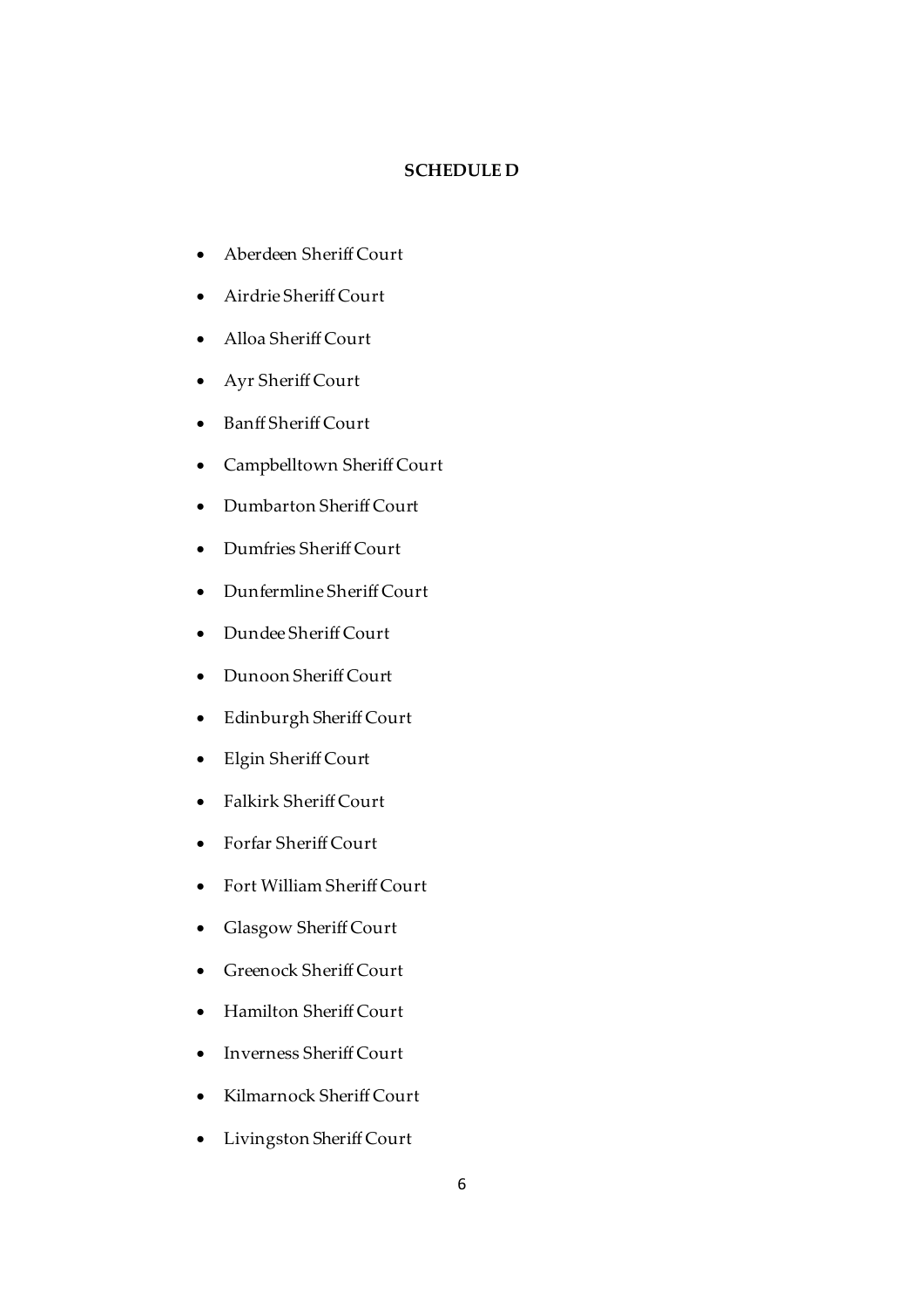- Jedburgh Sheriff Court
- Lanark Sheriff Court
- Kirkwall Sheriff Court
- Kirkcaldy Sheriff Court
- Lerwick Sheriff Court
- Lochmaddy Sheriff Court
- Oban Sheriff Court
- Paisley Sheriff Court
- Perth Sheriff Court
- Peterhead Sheriff Court
- Portree Sheriff Court
- Selkirk Sheriff Court
- Stirling Sheriff Court
- Stranraer Sheriff Court
- Stornoway Sheriff Court
- Tain Sheriff Court
- Wick Sheriff Court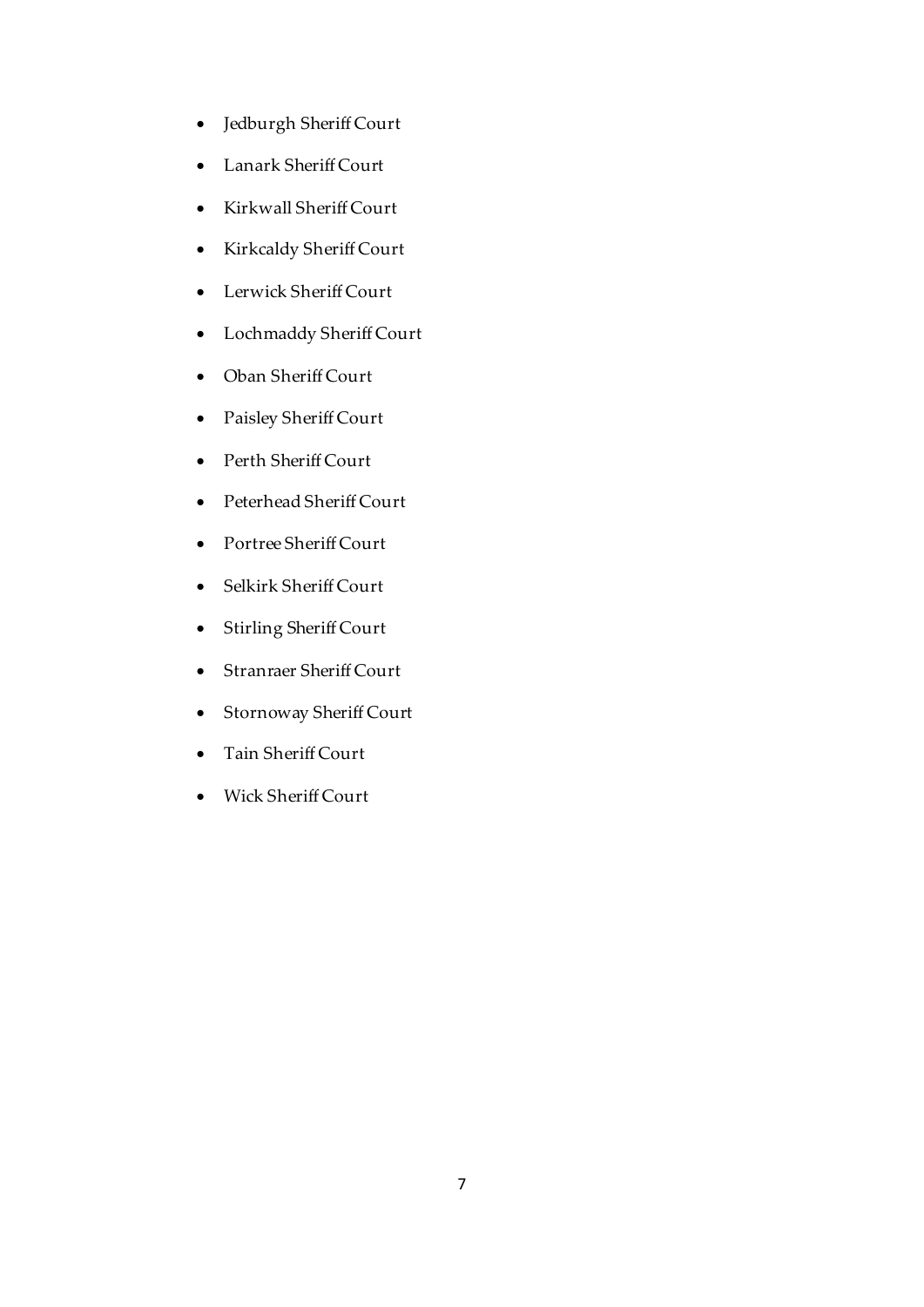## **SCHEDULE E**

- A first appearance from custody.
- An appearance following execution of a warrant to apprehend.
- An application for bail review under section 30 or section 31 of the 1995 Act
- A hearing under section 134 ( incidental applications) of the 1995 Act
- A hearing under section 137 (alteration of diets) of the 1995 Act.
- A hearing under section 137ZB (refixing diets: non-suitable days) of the 1995 Act
- A calling of a case under section 144 (procedure at first diet) of the 1995 Act.
- A calling of a case under section 145 (adjournment for inquiry at first calling) of the 1995 Act.
- An application for an extension of time under section 147 of the 1995 Act.
- An intermediate diet under section 148 of the 1995 Act.
- An interim diet under section 148A (interim diet required in certain sexual of domestic abuse cases) of the 1995 Act
- Any hearing to which reference is made in Part XI (Sentencing) of the 1995 Act.
- A hearing under section 300A (Power of court to excuse procedural irregularities)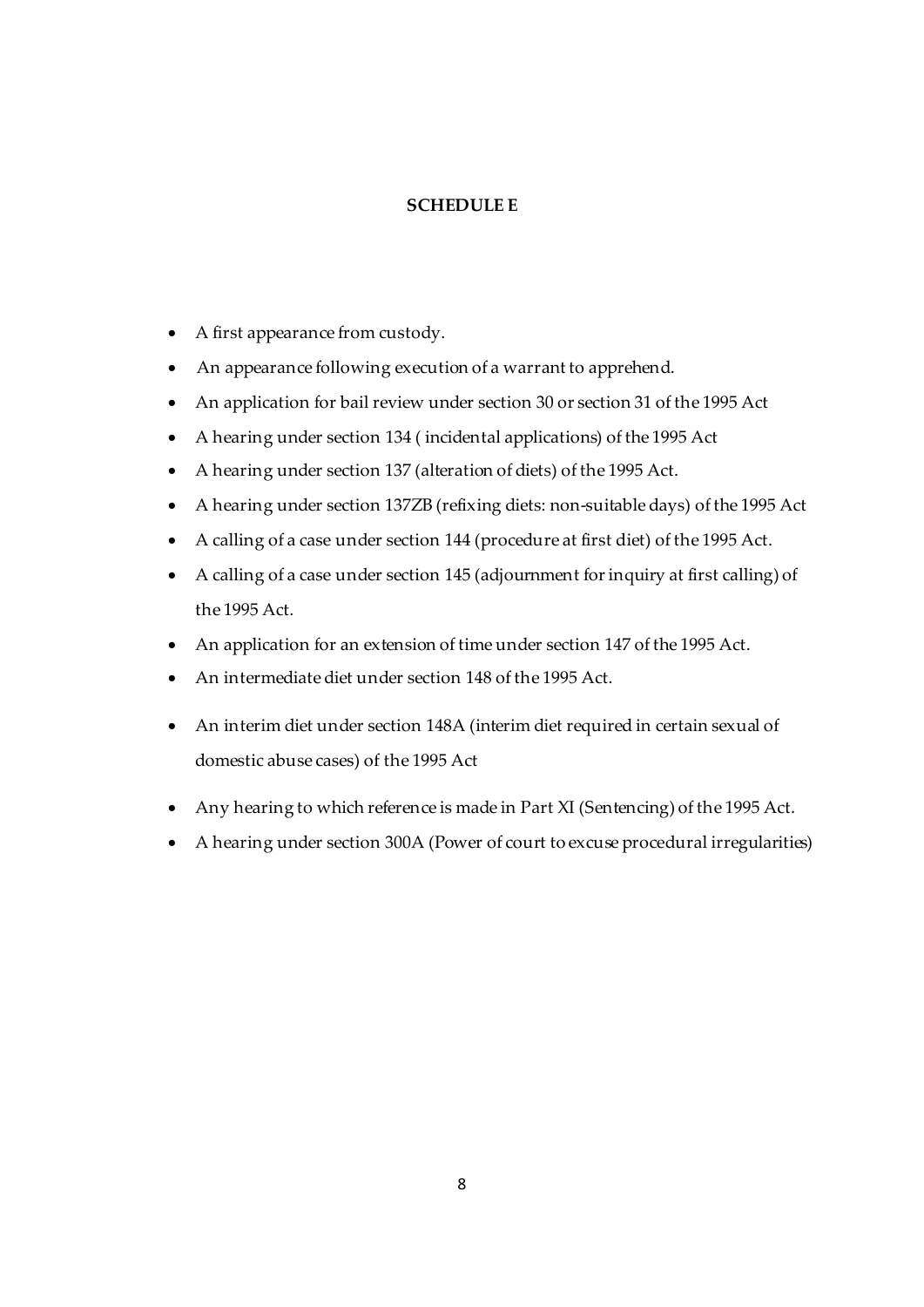### **SCHEDULE F**

- Aberdeen
- Ayr
- Airdrie
- Alloa
- Banff
- Campbeltown
- Dumbarton
- Dumfries
- Dundee
- Dunfermline
- Dunoon
- Edinburgh
- Elgin
- Falkirk
- Forfar
- Fort William
- Glasgow
- Greenock
- Hamilton
- Inverness
- Jedburgh
- Kilmarnock